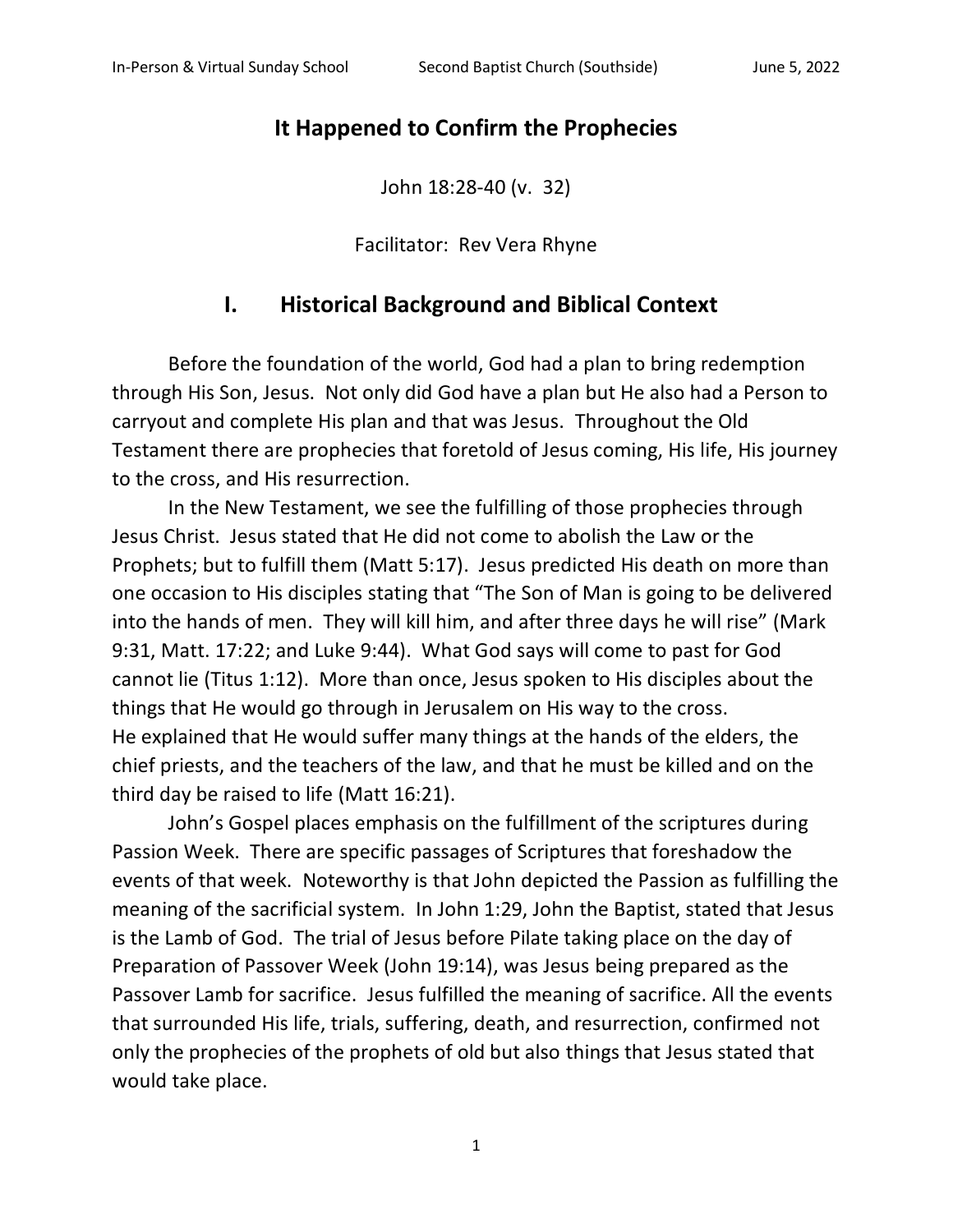God's plan for our redemption came through Jesus whereby everyone who believes and follows him can be redeemed and reconciled to the God the Father. Thank God for Jesus who came to do God the Father's will in fulfilling all that He had spoken that would take place for His divine plan and purpose for the saving of humankind.

# **These things had to happened to confirm the prophecies.**

# **II. It Happened to Confirm the Prophesies**

**1. vv. 28 & 29**. What Charges are You Bringing Against This Man?

John's Gospel does not go into extensive details of the Jesus's arrest and trials as the Gospel of Matthew, Mark, and Luke does (Matt 26-27; Mark 14; and Luke 22-23). At this time, Jesus has already been arrested and bound as a criminal. He has been questioned by Annas, the high priest. Annas was not satisfied with Jesus' response so he sent him to Caiaphas, Annas' son in law, high priest. The chief priests and Sanhedrin had looked for evidence against Jesus so that they could put him to death, but they did not find any. Even those who testified against him could not agree.

Now in this text, we see the Jewish leaders taking Jesus from Caiaphas to the palace where Pilate, the Roman governor was. They did this early in the morning, and they wanted to avoid ceremonial uncleanness by not entering the palace so they would be qualified to eat the Passover. If they had entered the palace of the governor, a Gentile, they would have been declared unclean. Pilate came out of the palace to them. They didn't want to do anything to give cause for them not to celebrate. They were more concerned with the outward appearance, the keeping of their custom, then they were of lying on, making false accusations, trumped up charges, and setting up an innocent man to die a cruel death on a rugged cross. However, let's not forget this will be all for the working of God's plan. Jesus once told the religious Jewish leaders that they were like whitewashed tombs, which look beautiful on the outside but on the inside are full of the bones of the dead and everything unclean. In the same way, on the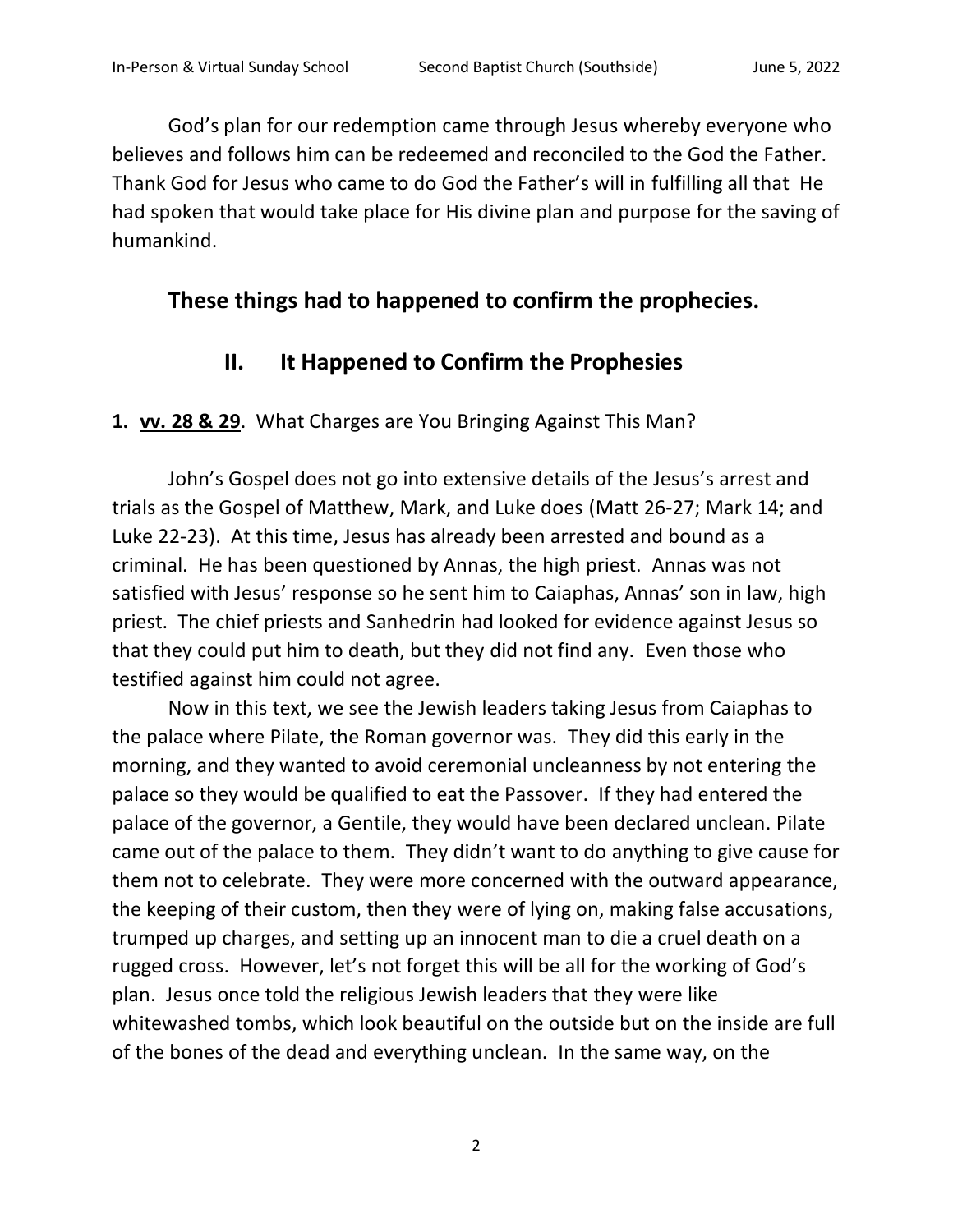outside they appear to people as righteous but on the inside they are full of hypocrisy and wickedness (Matt 23: 27 – 28). Their hearts were very deceitful.

They wanted to pass on the responsibility of getting rid of Jesus to Pilate, the governor. Pilate inquired of them as to what charges they were bringing against Jesus. They had not been able to agree on any of their accusations against Jesus. However, in Luke 23:2, they accused Jesus of subverting our nation, opposing payment of taxes to Caesar, and claims to be Messiah, king (Luke 23:2). In John's Gospel, instead of stating their trump up accusations as charges, they were sarcastic in their response to Pilate, "if he were not a criminal, we would not have handed him over to you". Pilate could see that this wasn't a political or military issue but a religious one between Jesus and the Jewish religious leaders.

Have you ever been falsely accused just because you try to live a life pleasing unto God? How you ever been in a position that folks just wanted to get rid of you for no apparent reason because you do not go alone with their unrighteous ways and talk? As with our Savior so shall it be with us. It won't have anything to do with us but with the One who lives inside of us. As with Jesus, we too are going to suffer sometimes and be accused of what we did not say or do. But Jesus has told us to be of good cheer. If we are faithful and obedient, we will be victorious.

#### **2. vv. 31 & 32**. This Took Place to Fulfill What Jesus has Said

Pilate wanted specific charges but the Jewish leaders didn't offered any. At this, Pilate didn't see this as a Roman issue but one for the Jewish leaders to handle. Pilate wanted to wash his hands of this issue so he told them to take Jesus and judge him by their law. Jesus could only be executed under the Roman law. They said, we have no right to execute anyone. They were not aware that this took place to fulfill what Jesus had said about the kind of death he was going to die. He was not to be stoned to death as is a tradition custom of the Jews for execution; but he was to be lifted up on a cross as in crucifixion. Jesus said in John 12:32 & 33, "And I, when I am lifted up from the earth, will draw all people to myself. He said this to show the kind of death he was going to die."

### **Everything was working in accordance with the plan of God.**

3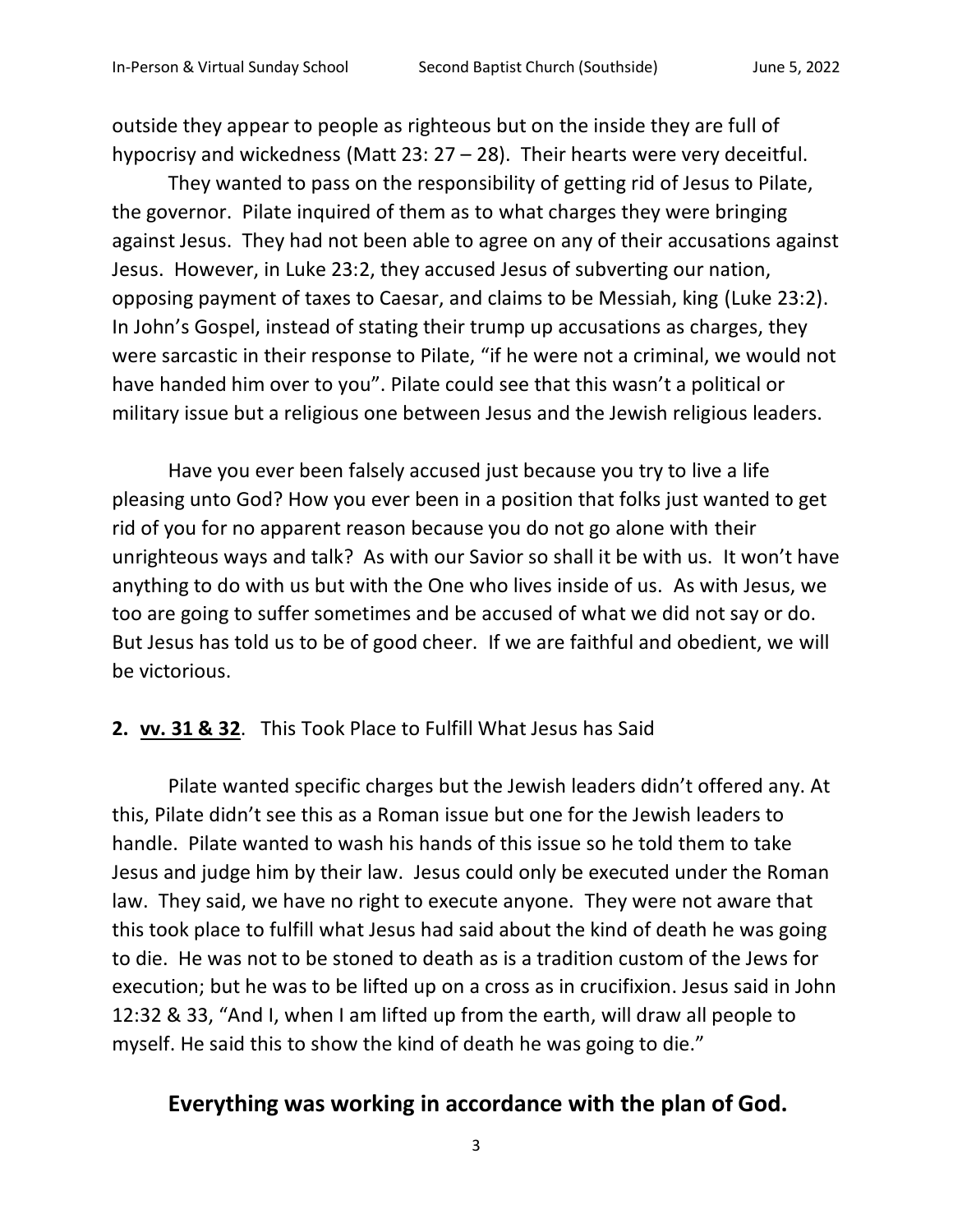#### **3. vv. 33-37**. Are You the King of the Jews?

Pilate went back inside the palace and summoned for Jesus to come in. He began an interrogation session. He questioned Jesus as to him being the King of the Jews. Jesus response to Pilate was in the form of a question  $-$  "Is this your idea or did others talk to you about me?" Jesus didn't receive a straight answer from Pilate. Instead, Pilate replied with a question that he already knew the answer to, "Am I a Jew?" He was being sarcastic. If Jesus had been guilty of anything, Pilate had no need to question him but he didn't know and really didn't want to have anything to do with the Jewish leaders plotting to have Jesus executed.

While the Jewish leaders schemed to incite an uproar in saying Jesus that he is king of Jews, what Pilate didn't know was that Jesus is the king of kings. That his kingdom is not of this physical world but of the spiritual world. That if Jesus' kingdom was physical and military that there would have been a battle between his servants and the Jewish leaders when they went to arrest him in the garden.

But his kingdom is not like the earthly kingdom where man rules always is trying to protect his political position and power. Jesus is all powerful. He rules and super rule heaven and earth. His kingdom is of peace, joy, righteousness, and spiritual blessings. He could have had those who have come against destroy. But Jesus knew his purpose and he remain obedience even to the death on the cross. He knew his purpose of coming into this world was to fulfill the prophecies of God's Word and be a savior for the world. Pilate then said, "You are a king, then!" Jesus' response was that what you are saying but the fact is that I was born and same into the world is to testify to the truth. Everyone on the side of truth listens to me. This must have been piercing to Pilate's heart. Truth is who and what Jesus is. He is the absolute Truth.

Truth does not matter to those who hearts are wicked, prideful, and selfcentered.

Pilate didn't even wait for an answer from Jesus. He went out to the crowd and informed them that he didn't have any basis for a charge against Jesus. He knew he was not going to get off that easy. He didn't want to get the crowds and Jewish leaders upset so he figured he let them make the choice. It was the custom at the time of Passover that one prisoner would be released. He asked them if they wanted the king of the Jews released (meaning Jesus)?

4